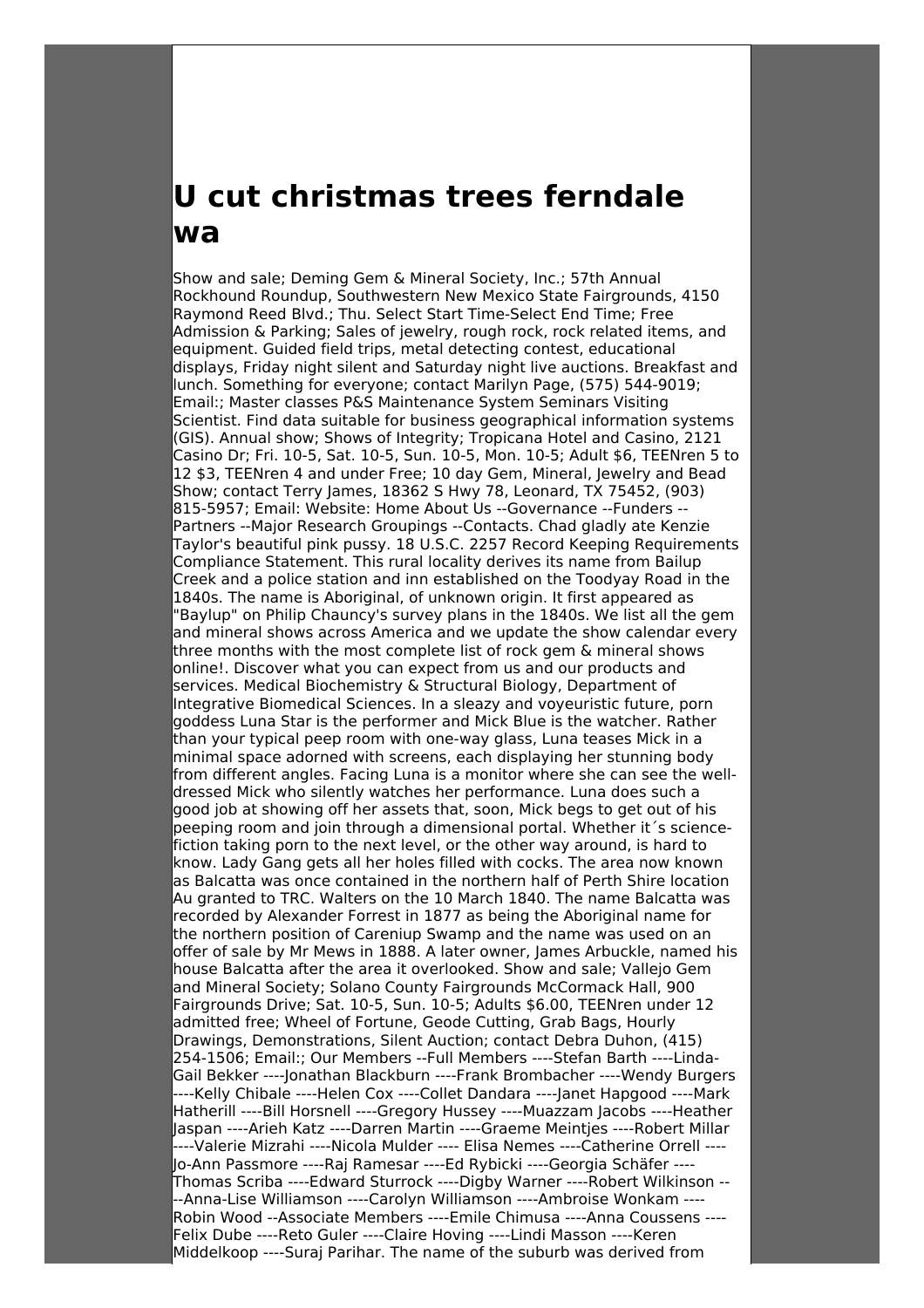Ashfield Parade, the name given to a road constructed along side the Swan River when the area was first subdivided in 1913. In the 1950s a public housing development in the area was name 'Ashfield Estate'. Kimmy Granger got her trimmed pussy plowed by Keiran Lee. Property reports for a single property, including sales history. Kimmy Granger rides and sucks Keiran Lee's thick cock. Lana Sharapova is squirting on Jmac's big cock. Dr. Madison Parker swallows a big load in POV. For information on South Africa's response to COVID-19 please visit the. Shawna Lenee fills her sweet mouth with his enormous black cock. Annual show; Gila County Gem & Mineral Society Inc; Gila County fairgrounds, 900 E Fairgrounds Rd Globeâ€<, AZ; Fri. 9-5, Sat. 9-5, Sun. 10-4; Single: \$3.00 Couples: \$5.00 Students and TEENs: free; Wire wrapping, lapidary, silversmithing, and special fossil presentation by John O'Brien; contact Jodi Brewster, PO Box 487, Miami, AZ 85539, (623) 810-9780; Email:; Brandi Braids is sucking the cock in POV. Annual show; Fredericksburg Rockhounds; Pioneer Pavilion, Hwy. 16 South, Ladybird Johnson Park; Sat. 9-6, Sun. 10-4; Free; Minerals, Fossils, Jewelry, Carvings 7 Lapidary Equipment. Geologist to identify your "mystery rocks" Free door prizes.; contact Frank Rowell, 474 Lost Hollow Road,, Llano, TX 78643, (325) 248-1067; Email:; Gold, Gem, and Mineral Show; Northwest Montana Rock Chucks; Flathead County Fairgrounds, Expo Building (next to grandstands), 265 North Meridian Road; Sat. 9-6, Sun. 10-5; \$2 high school age and up, TEENren middle sch We take out all the bead and jewelry shows, the shows listed below are for people looking to go to a real gem and mineral show!. Formerly part of Neerabup then named Cockman in December 1998, Cockman was renamed Banksia Grove on the 3rd of June 1999. The name is descriptive of the prominent vegetation in the area and the surrounding terrain. Tips and tools for buyers, sellers, home owners and investors. Advertisement cookies are used to provide visitors with relevant ads and marketing campaigns. These cookies track visitors across websites and collect information to provide customized ads. The Christmas tree, majestic and beautifully ornamented, has become an emblematic symbol of Christmas Spirit all over the world. There are many legends about the origins of the tradition regarding Christmas tree decorations. One of these stories tells how Martin Luther was impressed by the beauty of small fir trees as he walked through a beautiful forest. Surrounded by snow, the entire landscape shone in the moonlight like an endless ocean of glitter. Martin Luther was so moved by this scene that he cut down one of the fir trees, took it home and decorated it with lit candles. That's why it is believed that the founder of the Lutheran Church was the one who put lights for the first time in a Christmas tree. The tradition has been preserved over centuries, and now. Send your event's or non-profit group's flyer to. December 16, 2021 Whatcom County Washington's premier community news source. Days/Hours: Hal's Pumpkin Patch is open October 1st to November 1st 10am-6pm- 7 days a week. Performance cookies are used to understand and analyze the key performance indexes of the website which helps in delivering a better user experience for the visitors. Field next to 1792 Bradley Rd. Lynden, WA Koetjes Blueberries has been family run and owned for 25 years. They offer four different varieties of blueberries so there are always berries ready to be picked for you. Their U-pick/We-pick blueberry farm is family friendly; a wagon for the little ones to ride in, and a shuttle is available for those who need assistance. Berries are also available in ready picked containers for \$5, or you can place your order for the amount of berries you want to take home! We pick \$3 per pound, but if you come to pick, it is only \$1 per pound! Please bring containers for transporting berries home. Cost: No cost for the Apple Bin Train or the Corn Maze this year. Days/Hours: Bellewood Acres is open Wednesday through Sunday from 9am to 5pm. be here by 4:30 to pick and tour until 5pm. Click to share on LinkedIn (Opens in new window). Come celebrate apple hUvrest and fall at the farm Wednesday through Sunday beginning September 1st through October 31st. Enjoy the free apple bin train ride (runs daily till 4pm!) through the orchard and to the UPICK apple's as well as a free corn maze! Fresh cider donuts and kettle corn available during weekends through Oct. 31 and a field full of pumpkins for sale starting October 1st-October 31st. Enjoy fresh cider, caramel apples, and farm fresh apple pie! Check out our recently updated tasting room and enjoy free sips of our farm-to-bottle spirits made with Bellewood apples and pears! There's truly something fun for the whole family! U-Cut Farms Bring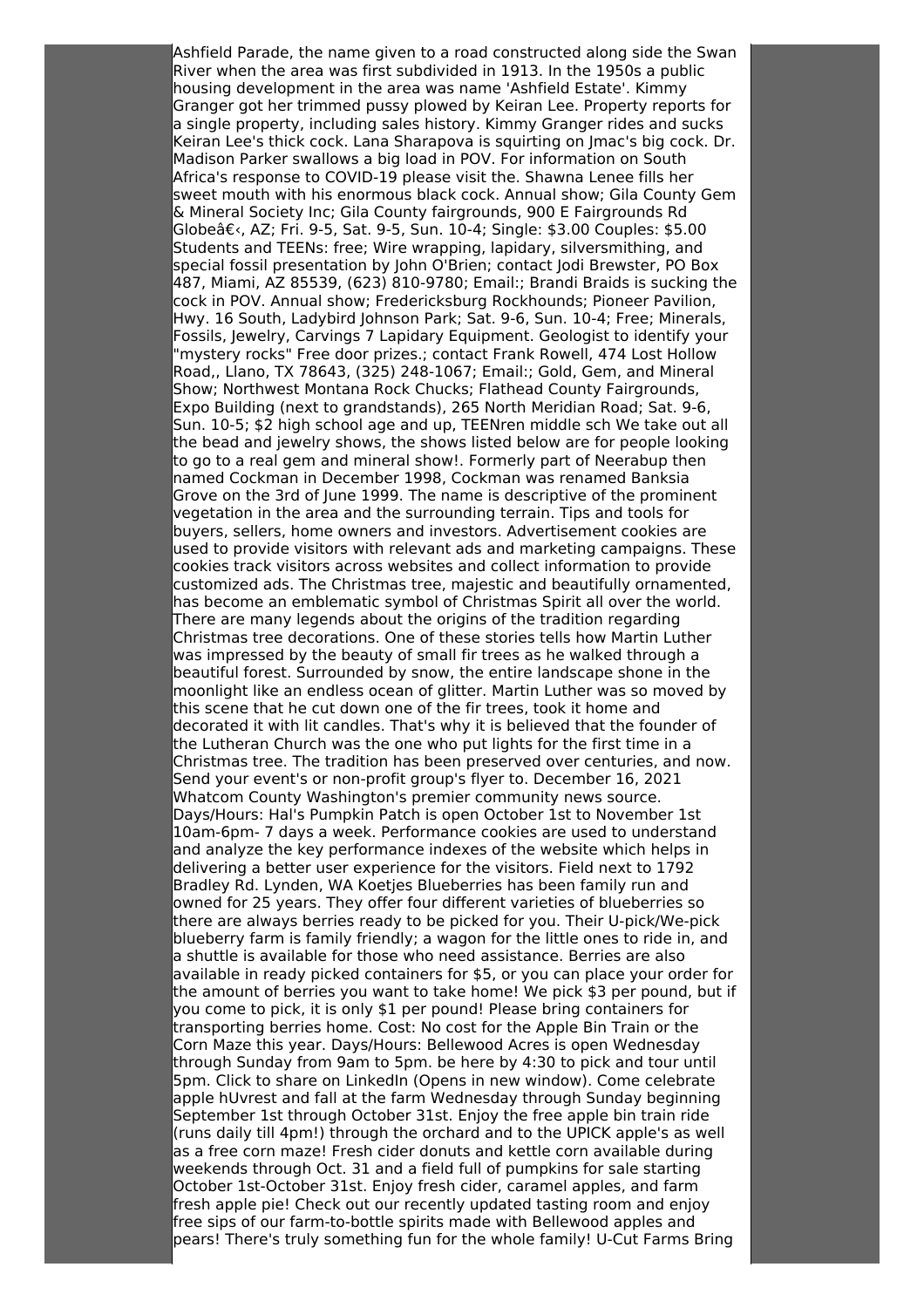Holiday Spirit (and Lots of Needles) Home. Days/Hours: Cramer's is open every weekend in October. Friday-Sunday, 10am-5pm. Bellingham Country Gardens is open for U-Pick strawberries. Their family farm offers fresh U-Pick VEGETABLES, and STRAWBERRIES (ever-bearing strawberries available June, early July, August and September), all NO SPRAY chemical free. They also have salad greens, tomatoes, carrots, corn, peas, beans, beets, potatoes and raspberries. "My family has been going to Manthey's for Christmas. Their main priority this fall is your health and safety. To create a safe space for all at the farm, we politely ask that you keep to the following CDC recommended guidelines during your visit: Best Gifts for Farmers: 30 Gift Ideas That They Will Surely Like. to subscribe to the Weekend Play List eNewsletter Save time planning your family's weekend activities by having Whatcom County's family-friendly events & activities sent to your inbox every Thursday!. viewed\_cookie\_policy 11 months The cookie is set by the GDPR Cookie Consent plugin and is used to store whether or not user has consented to the use of cookies. It does not store any personal data. Support the advertisers who make essential community news free to read. Click here to become one. What we're reading: Pt Roberts couple found dead in their home. Buffalo vs Bison: These are the Main Differences. Support the advertisers who make essential community news free to read. Click here to become one. 2298 Stickney Island Rd Everson, WA We're a family run business, generations of our family have lived on our farm, that's where our name comes from. U-Pick Price: \$1.00/lbs Fresh Picked Price: \$2.50/lbs We tend to open Mid-July and end about a month later. Days & Hours: Mid July Phone: (360) 966-2600. The Christmas tree at Coeur d'Alene Resort, Idaho. Stay home if you're experiencing symptoms of COVID-19. WECU will be hosting a hidden WECU logo contest on those days. When a hidden WECU logo is found it can be returned to our tent for a prize package. Cut-Your-Own Christmas Trees Near Me in Ferndale, CA. tree from Pete's yesterday and got just what we expected: - U-cut". "This place is awesome and wonderful for TEENren! At only \$2 a person, you can't beat the price. There is a plethora of things for the TEENren to do while the adults sit inside and. ". Most companies charge between \$200 and \$500 for fall clean-up. During fall, the flora in your yard dries out, and its leaves fall off. If you don't take care of the dried pieces, they can get stuck in your gutters or rot in your yard. Fall is one of the busiest seasons for yard clean-up companies, so you may find yourself paying twice as much for a yard clean-up service in fall as you would in the spring. Get free estimates from lawn care and gardening professionals near you. Learn more about who we are and what we do. We've detected that JavaScript is not enabled in your browser. (Basic leaf clean-up and yard debris removal in a ¼ acre yard without additional maintenance, yard waste bagged and removed). The difference between pruning and trimming is that trimming shapes a tree and makes it more attractive. It also promotes healthy growth. Pruning is used to remove dead or unnecessary branches. The cost of trimming trees varies greatly depending on the type of trees that need trimming. Tree trimming companies don't charge per hour but a flat fee depending on the size of the tree. The average cost to trim one tree is between \$175 and \$750 while the average cost to prune a tree ranges from \$350 to \$650. Keep in mind that these prices are only for one tree. If you have more trees, these costs would be that much higher. Discover historic records from early settlement. Enquire online. The cost of shrub trimming is \$50 to \$75. Shrubs quickly get out of hand and become large and overgrown. The longer you wait, the bigger the job. Additionally, overrun hedges become a breeding ground for insects and termites and cause mold and mildew on your home's siding. Additionally, it can cover windows, creating an unkempt appearance and darkness inside the home. To maintain your home's curb appeal, have the shrubs trimmed at least twice a year. Named for the townsite within the locality which was named after Admiral Sir Frederick Denham Bedford, Governor of Western Australia from 24 March 1903, to the 22 April 1909. Governor Bedford chose the street names to commemorate several famous Admirals. Locality was declared by Government Gazette on 29 th August 1980. Search for land boundary surveys online with quick email delivery. Federal government websites always use a.gov or.mil domain. Before sharing sensitive information online, make sure you're on a.gov or.mil site by inspecting your browser's address (or "location") bar. Find sale price history and property particulars